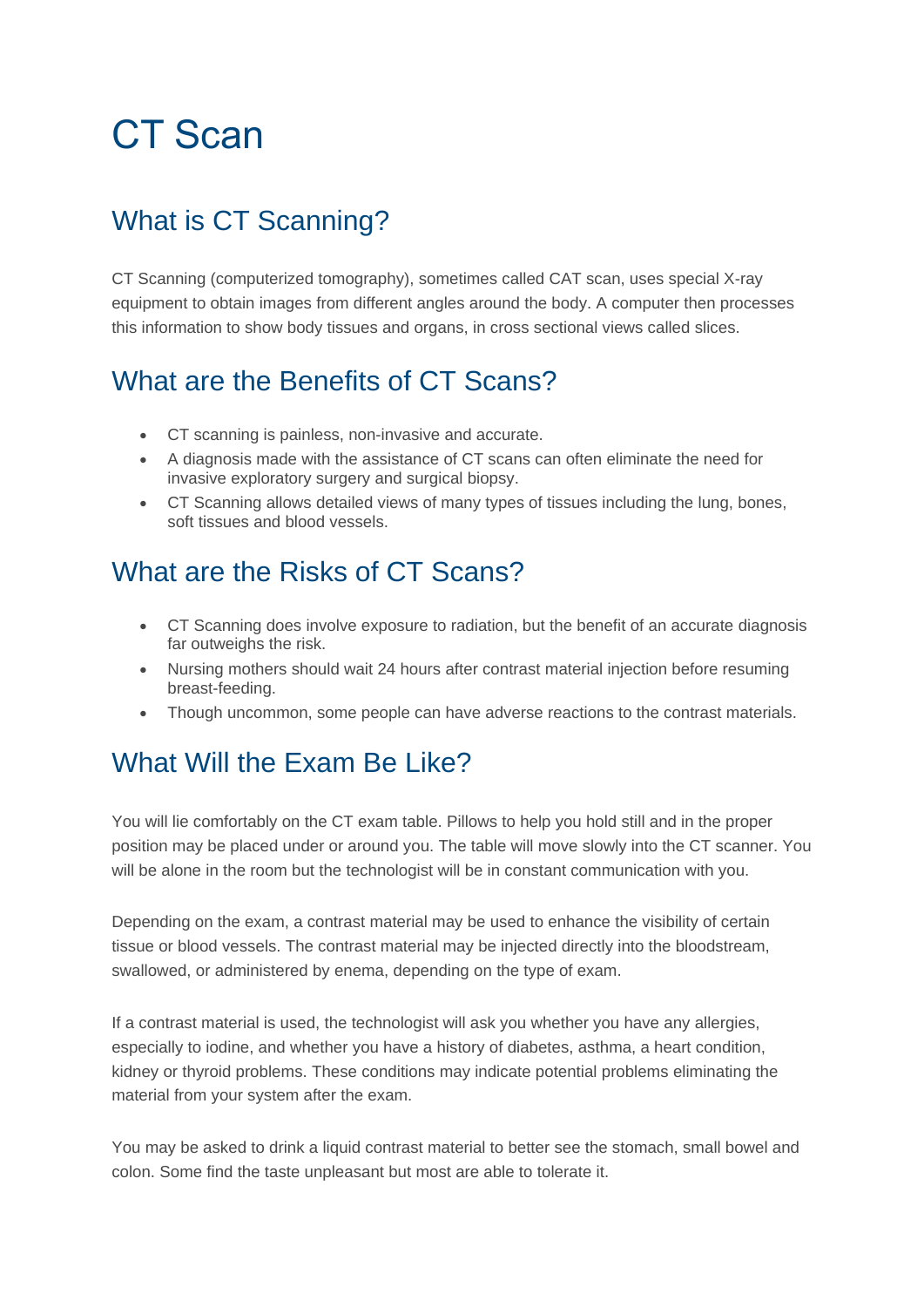Most commonly, the contrast material is injected through a vein in your arm. You may feel a minor sting with the injection and some people feel flushed or sometimes have a metallic taste in their mouth. These are all normal sensations to contrast material and will last no more than a minute or two. In rare instances itching, shortness of breath, or swelling in the throat or other parts of the body may occur. Tell the technologist immediately if you experience these symptoms.

The contrast material will be naturally eliminated within a few hours to a day or two depending on the area examined and the type of contrast material used.

A CT Scan usually takes about 15 to 30 minutes.

# What Does the Equipment Look Like?

A CT Scanner has an exam table that can be moved up or down and forward and backward. Inside the machine is an X-ray tube that will move around your body to capture the images.

# How Should I Prepare for the Exam?

- Wear comfortable, loose-fitting clothing for your exam. Metal object can affect the image, so avoid clothing with zippers and snaps.
- You will be asked to remove anything metallic that might degrade the images, including hairpins, jewelry, eyeglasses, hearing aids and any removable dental work.
- For some scans your doctor may instruct you not to eat or drink for one or more hours before your exam.
- Inform your doctor of any allergies you have to medications.
- Inform your doctor of any recent i9llnesses or medical conditions.
- Always inform your doctor and the technologist if you are pregnant or think there is a possibility you may be pregnant.

#### How Will I Learn the Results?

A radiologist, who is a physician specializing in CT and X-ray examinations, will study your CT scan images. This specialist will analyze your images and report the results to your doctor.

The results of your CT Scan will be made available to you through your designated healthcare provider or practitioner.

#### **Remember:**

- Always inform your doctor and the technologist if you are pregnant or think there is a possibility you may be pregnant.
- Inform your doctor or the radiologist of any allergies, especially to medications or iodine.